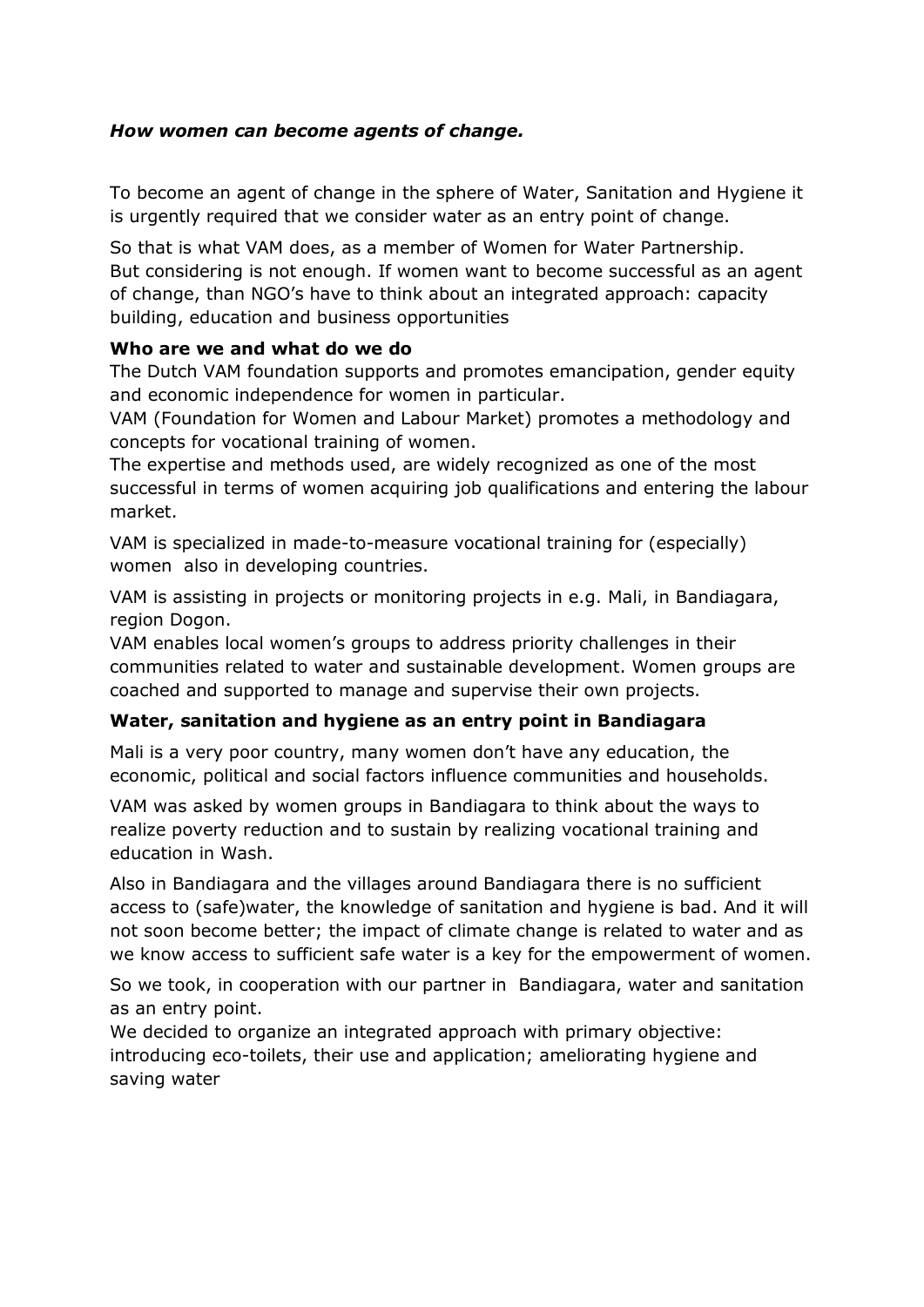## **How do we organize an integrated approach**

Integration in the program of the vocational school for women in which Water, Sanitation and Hygiene education plays a central role. So we can make women aware of the importance of that. But also in combination with a business model. And….It had to be theoretical but also practical.

We decided to organize:

- a vocational training with aim to enter the labour market or to start their business

- acquiring knowledge of water sanitation and hygiene.

- and training entrepreneurs about their business opportunities

### **What did we organize?**

a. vocational training: (theoretical and practical):

a training to construct eco-composting toilets, accessible for wheelchairs. a novelty in Mali. The faeces and urine will be re-used on the farm of the vocational school, which gets support of VAM. The women will be trained as professional masons and plumbers to start their own business

The women who were selected to follow the vocational training on constructing were also obliged to follow the training on water, sanitation and hygiene. They got a role/task to inform other women and families about that subject.

b. a measure-made training on water, sanitation and hygiene

VAM made a measure made training in the area of the Dogon concerning water, sanitation and hygiene. The most relevant effects: limiting open defecation, using less water in the toilets, using urine for the agriculture, limiting the decline of groundwater and ending pollution.

c. Training in business opportunities, with the focus on small enterprises for women and how to re-use the faeces..This project creates opportunities for paid work

After finishing the construction of these toilets,( they will also function as a demo) the women will start their enterprise and we hope other people/ villages become interested.

This project will:

1. organize professionally trained women on different subjects

2.disseminate experience and knowledge to other women's organizations, local government and other schools

This integrated approach is unique, because

- These types of toilets are unknown in the area, especially this design for women and disabled people.

- The women will be trained as professional plumbers at the school and learn to start their enterprise.

- The setting of a vocational demonstration in a vocational school is also quite new.

- It is integrated with a training on water, sanitation and hygiene; the women, who constructed, will also be responsible for the training on

hygiene/water/sanitation of other women and organizations

- The fact that the toilets are built by women themselves, which means that local capacity is built for and by women, makes this project stand out from others.